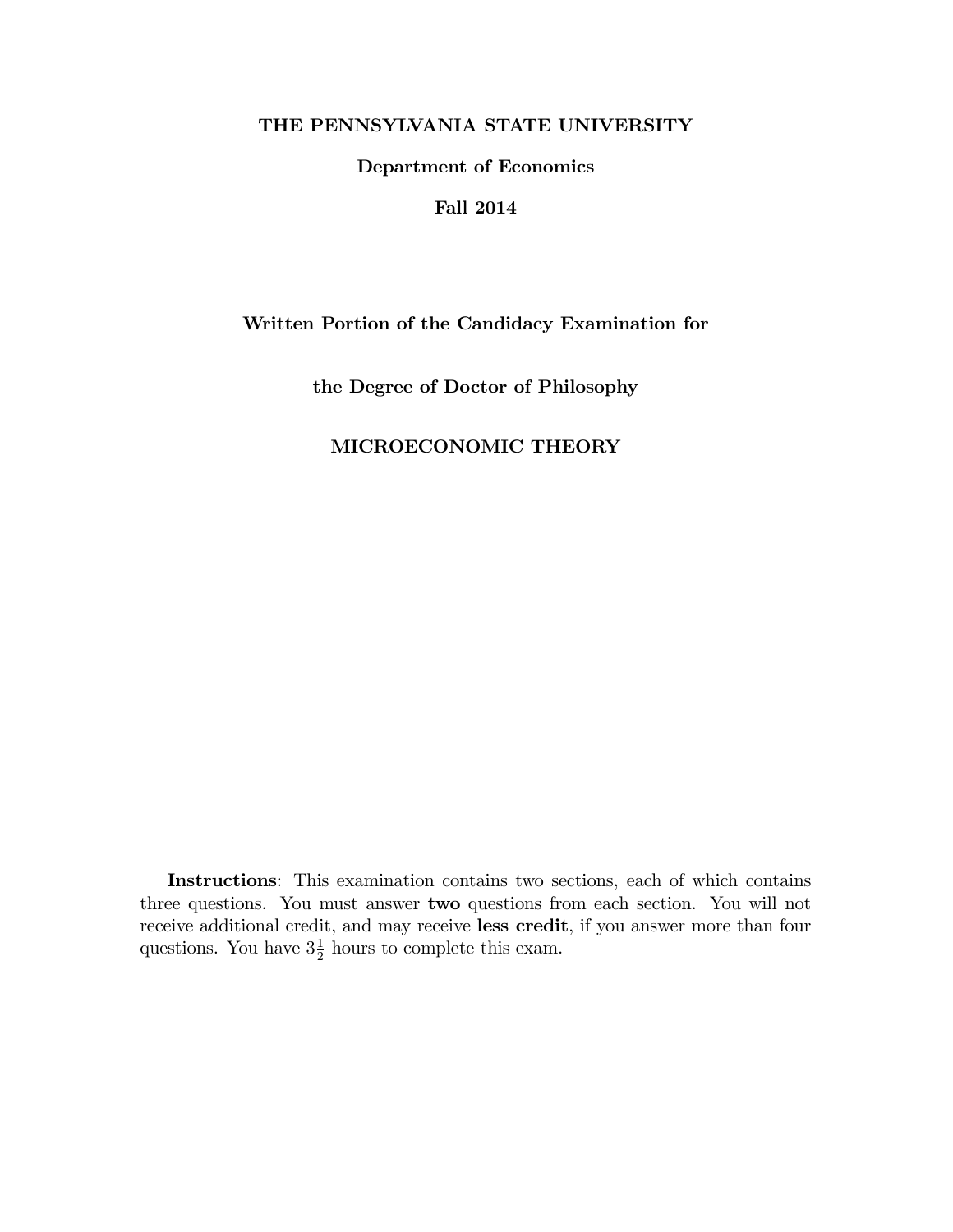#### Section I

**I.1**. Let  $f: \mathbb{R}^n_+ \to \mathbb{R}^+$  be a continuous, strictly increasing and strictly quasi-concave production function. Fix  $q > 0$ , and let  $c: \mathbb{R}_{++}^n \to \mathbb{R}_{++}$  satisfy

$$
c(w) = \min\{wx : f(x) \ge q\}
$$

for each  $w \in \mathbb{R}_{++}^n$ . Is c necessarily differentiable? If your answer is "yes," give a proof. If your answer is "no," give a counterexample.

**I.2**. Consider a consumer with preferences  $\succeq$  on  $\mathbb{R}^L_+$ . The expenditure function,  $e: I\!\!R_{++}^L \times I\!\!R_{+}^L \rightarrow I\!\!R_{+}$  is defined by

$$
e(p, x) = \inf\{px' : x' \succeq x\}.
$$

a) State assumptions on  $\succeq$  that are sufficient to imply that for each  $p \in \mathbb{R}^L_+$ ,  $e(p, \cdot)$  is a utility function for  $\succeq$ . Be as general as you can. Do **not** give a proof.

For the next two parts of this question, assume in addition to the assumptions you stated in part (a) that the consumer has a continuously differentiable demand function  $d: \mathbb{R}^{L+1}_{++} \to \mathbb{R}^L_+$ . Let  $(p^o, m^o) \in \mathbb{R}^{L+1}_{++}$  and  $x^o = d(p^o, m^o)$ .

- b) Define the Slutsky matrix  $S(p^o, m^o)$  for the demand function d at  $(p^o, m^o)$ .
- c) Explain why  $S(p^o, m^o) = D_p^2 e(p^o, x^o)$ . Your explanation should be clear and detailed but need not be a complete proof.

**I.3**. Consider a pure exchange economy in which the preference relation  $\succeq_i$ , for each consumer *i*, can be represented by a utility function  $u_i : \mathbb{R}^L_+ \to \mathbb{R}$ . Let A denote the set of feasible allocations, that is,

$$
A = \{(x_i)_i \in I\!\!R_+^{IL} : \Sigma_i x_i = \bar{w}\}.
$$

a) Let  $(x_i^*)_i$  be a Pareto efficient allocation. Using additional assumptions, if necessary, show that there exists  $\alpha \in \mathbb{R}^I_+$ ,  $\alpha \neq 0$  such that

> $(x_i^*$  $i)$ <sub>i</sub> maximizes  $\Sigma_i \alpha_i u_i(x_i)$  subject to  $(x_i)_i \in A$ .

Be sure to state clearly any additional assumptions you use, and be as general as you can.

b) Suppose that an allocation  $(x_i^*)_i$  maximizes  $u_1$  on the set

$$
\{(x_i)_i \in A : u_i(x_i) \ge u_i(x_i^*) \text{ for all } i \ge 2\}.
$$

Using additional assumptions, if necessary, show that  $(x_i^*)_i$  is Pareto efficient. Be sure to state clearly any additional assumptions you use, and be as general as you can.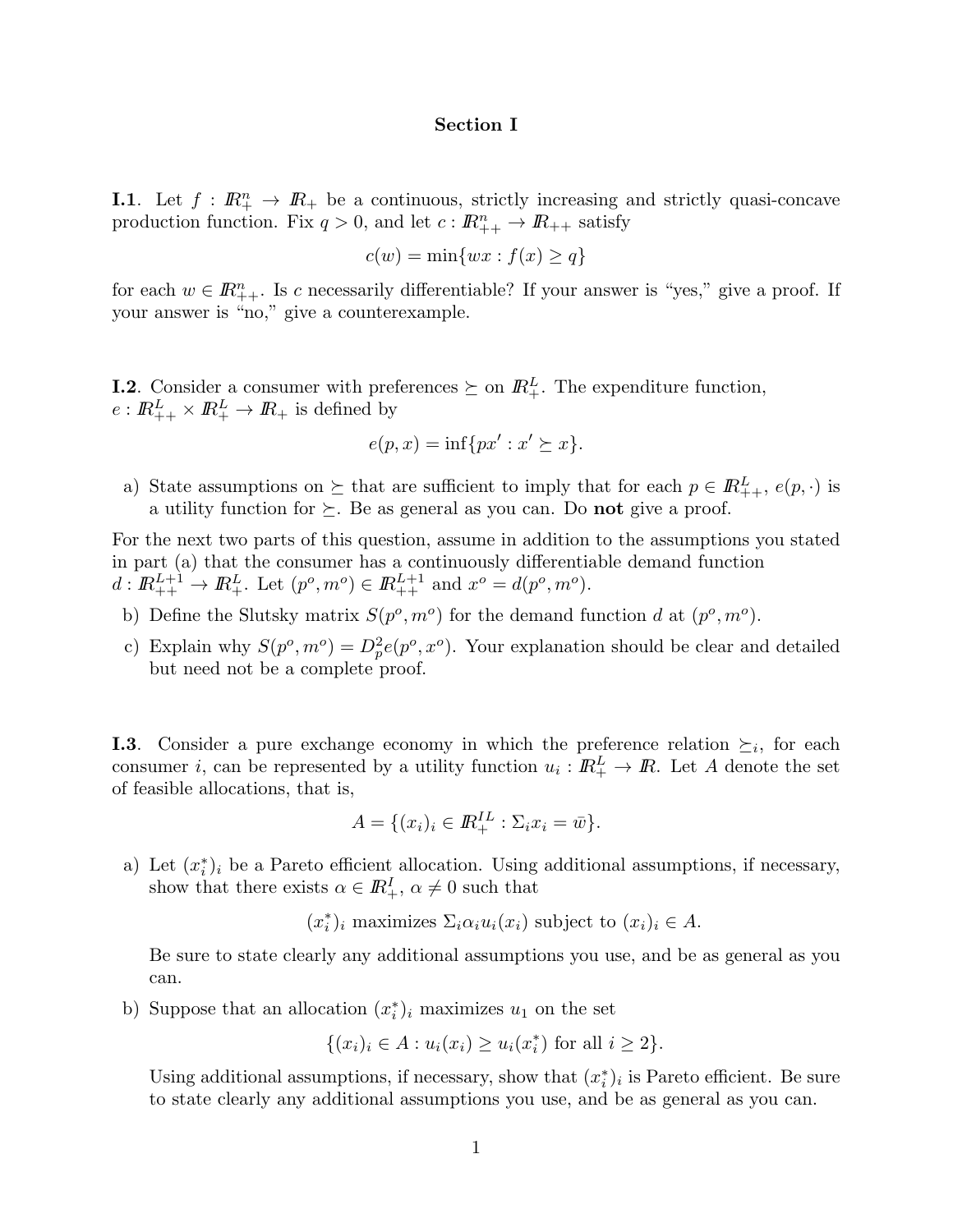### Section II

- 1. This question has two separate parts.
	- (a) Consider (weak) preferences  $\succeq$  on  $\Delta(Z)$ , where Z is a finite set of consequences. Assume that  $\succsim$  is complete, transitive and reflexive. Define strict preference  $\succ$  and indifference  $\sim$  in the usual way. Suppose that  $\succsim$  satisfies
		- i. (Continuity) : for all  $x, y, z \in \Delta Z$ ,  $\{\alpha : \alpha x + (1 \alpha)z \succeq y\}$  and  $\{\beta : y \succsim \beta x + (1 - \beta)z\}$  are closed subsets of [0, 1]; and
		- ii. (*Herstein-Milnor independence*): for all  $x, y, z$  in  $\Delta(Z)$ ,  $x \sim y$  implies 1  $rac{1}{2}x + \frac{1}{2}$  $\frac{1}{2}z \sim \frac{1}{2}$  $rac{1}{2}y + \frac{1}{2}$  $rac{1}{2}z$ .

Show that for all  $x, y, z$  in  $\Delta(Z)$  and all  $\lambda \in (0, 1], x \succ y$  implies  $\lambda x + (1 - \lambda)z > \lambda y + (1 - \lambda)z.$ 

- (b) The local risk aversion function associated with a Bernoulli utility function u is defined by  $r(x) = -u''(x)/u'(x)$ . Show that any two utility functions with the same local risk aversion function must have the same ranking over lotteries.
- 2. An object worth  $V$  is being sold to one of two buyers. Each buyer i submits a sealed-bid  $b_i$  and the person bidding higher wins the object (ties are resolved using coin toss). How much each pays to the seller is specified below.
	- (a) First, suppose that the object is sold using an all-pay auction in which both buyers pay the amount they bid, regardless of who wins, and so the total payment received by the seller is  $b_1 + b_2$ .
		- i. Argue that the all-pay auction has no pure strategy equilibrium.
		- ii. Find a symmetric mixed strategy equilibrium of the all-pay auction in which both buyers bid according to a continuous and strictly increasing distribution function F defined over an interval  $[x, y]$ . Thus for all  $z \in [x, y]$ ,  $F(z)$  is the probability that a bid no greater than z is submitted. What is each buyer's payoff in such an equilibrium?
	- (b) Next, suppose that the object is sold using a second-price all-pay auction in which if  $b_1 > b_2$ , then bidder 1 wins the object but both buyers pay  $b_2$ to the seller and so the total payment received by the seller is  $2b_2$ .
		- i. Find a symmetric mixed strategy equilibrium of the second-price allpay auction.
		- ii. How do the payoffs of the buyers and the revenue of the seller compare to those in part (a)?